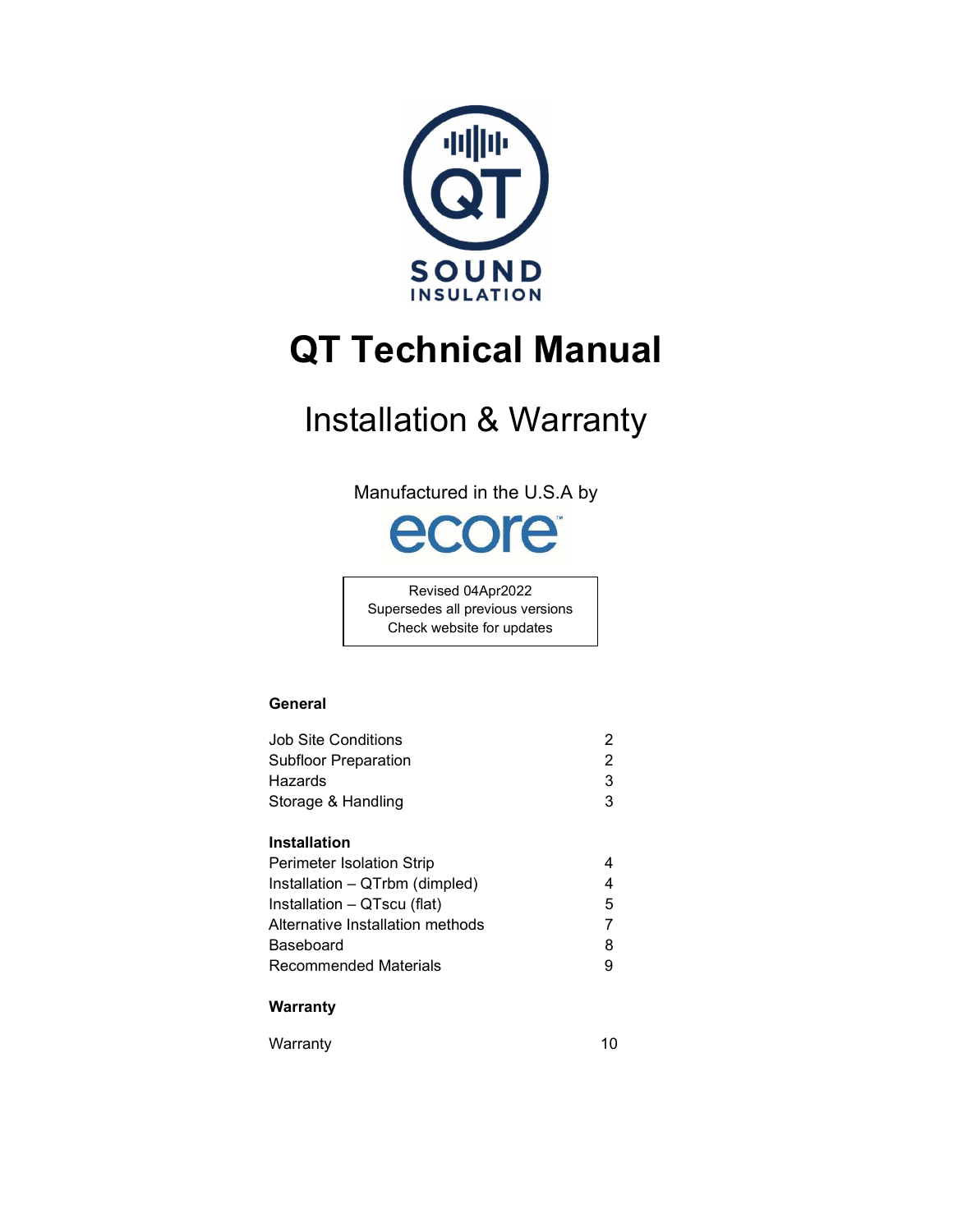

#### GENERAL INFORMATION

The QT line of products for impact sound insulation are engineered to provide better performance than any other sound control product available, and have been rigorously tested to achieve proven results. It can be installed under most types of grouted, glued, and floating floors, including ceramic tile, stone, marble, brick, pavers, hardwood, engineered wood, laminate, parquet, LVT, and carpet. Sheet vinyl is not approved for installation over QT. All floor covering assemblies shall have prior installation approval.

## I JOB SITE CONDITIONS

Areas to receive QT should be weather tight and maintained at a minimum, constant room temperature of 65°F (10°C) for 48 hours before, during, and after installation.

## II SUBFLOOR REQUIREMENTS & PREPARATION

#### A. GENERAL

NOTE: Please follow subfloor requirements and preparation recommendations as specified by the flooring manufacturer.

- 1. All subfloors/substrates must be inspected prior to installation.
- 2. Install QT over concrete, gypsum, approved self-leveling materials, and wood.
- 3. Wood subfloors should be double construction, rigid, and free from movement.
- 4. Wood subfloors (when installed with grouted floor coverings like tile) must be prepared according to ANSI L/360 standards, or as required by the floor covering manufacturer.

NOTE: Particleboard, "chipboard," masonite, and lauan are not suitable underlayments.

- 5. Concrete floors must be fully cured and permanently dry. Subfloor shall be dry, clean, smooth, level, and structurally sound. It should be free of dust, solvent, paint, wax, oil, grease, asphalt, sealers, curing and hardening compounds, alkaline salts, old adhesive residue, and other extraneous materials, according to ASTM F710.
- 6. Subfloor should be smooth to prevent irregularities, roughness, or other defects from telegraphing through the material. The surface should be flat to the equivalent of 3/16" (3.9mm) in 10 LF or as recommended by the flooring manufacturer.
- 7. Mechanically remove all traces of old adhesives, paint, or other debris by scraping, sanding, or scarifying the substrate. DO NOT use solvents.
- 8. Grind high spots until level and fill low spots with a patching /leveling compound.
- 9. All saw cuts (control joints), cracks, indentations, and other non-moving joints in the concrete must be filled with a Portland-based patching/leveling compound and dried thoroughly.
- 10. Any concrete subfloor can be a source of moisture-related flooring failures. It is the installer's responsibility to test the concrete or other cement-like material for moisture.
- 11. The maximum concrete moisture content or RH (Relative Humidity) must be measured using the ASTM F2170 standard test method.
	- A. Concrete substrates and any thickness of QT
		- i) E-Grip III RH limit of 85% normally selected
		- ii) E-Grip 95 RH limit of 95% higher RH applications
		- iii) E-Grip 99 RH limit of 99% highest RH applications
	- B. Gypsum, concrete substrates, and up to 5mm QT
		- i) E-Grip Evolve RH limit of 80%

If levels are higher, then the installation must not proceed until the problem is corrected.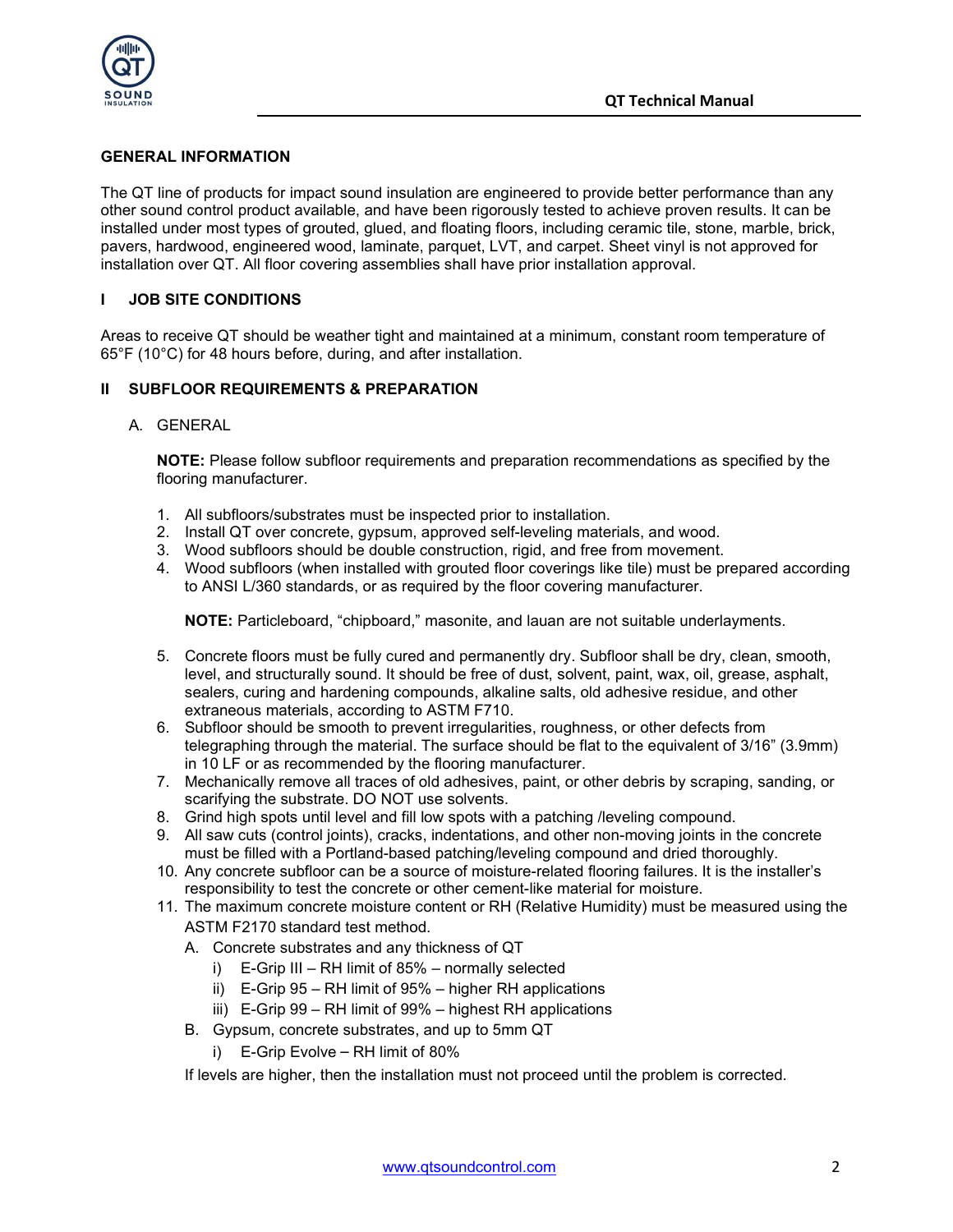

Note: The selected Portland-based patching and self-leveling materials must be moisture resistant and rated to withstand the RH moisture levels on the project.

- 12. In the event that a moisture mitigation system is required, it must conform to the ASTM F3010 Standard Practice for Two-Component Resin Based Membrane Forming Moisture Mitigation Systems for use Under Resilient Floor Coverings. In addition, the finished prepared surface on which the flooring is to be installed must conform to the ASTM F710 standards.
- 13. Perform pH tests on all concrete floors. If greater than the allowable limit of the selected Ecore adhesive, neutralize prior to installation.
- 14. If using other approved adhesives, please refer to manufacturer's acceptable limits.

## III HAZARDS

- A. SILICA WARNING
	- 1. Concrete, floor patching compounds, toppings, and leveling compounds can contain free crystalline silica. Cutting, sawing, grinding, or drilling concrete can produce respirable crystalline silica (particles 1-10 micrometers). Respirable silica is classified by OSHA as an IA carcinogen and is known to cause silicosis and other respiratory diseases. Avoid actions that cause dust to become airborne. Use local or general ventilation or protective equipment to reduce exposure below applicable exposure limits.
- B. LEAD WARNING
	- 1. Certain paints may contain lead. Exposure to excessive amounts of lead dust presents a health hazard. Refer to applicable federal, state, and local laws and the publication, Lead Based Paint: Guidelines for Hazard Identification and Abatement in Public and Indian Housing, available from the United States Department of Housing and Urban Development.
- C. ASBESTOS WARNING
	- 1. Resilient flooring, backing, lining felt, paint, or asphaltic "cutback" adhesives could contain asbestos fibers. Avoid actions that cause dust to become airborne. DO NOT sand, dry sweep, dry scrape, drill, saw, beadblast, mechanically chip, or pulverize. Regulations may require that the material be tested to determine asbestos content. Consult the documents titled, Recommended Work Practices for Removal of Existing Resilient Floor Coverings, available from the Resilient Floor Covering Institute.

#### IV MATERIAL STORAGE AND HANDLING

- A. GENERAL
	- 1. Deliver the material to the job site in its original unopened packaging with all labels intact and stored inside and appropriately to prevent damage.
	- 2. Inspect all material for visual defects before beginning the installation.
	- 3. Verify the material delivered is the correct type, thickness, and amount. Report any discrepancies immediately.
		- Ecore will honor no labor claim on material installed with any visually apparent defects.
	- 4. The material and any adhesive must be acclimated at room temperature for a minimum of 24 hours before starting the installation.
	- 5. Roll material is stretched slightly when it is rolled at the factory. At the job site, the installer should allow all cuts to relax before gluing down. Shaking the material once it is unrolled can help it to relax more quickly.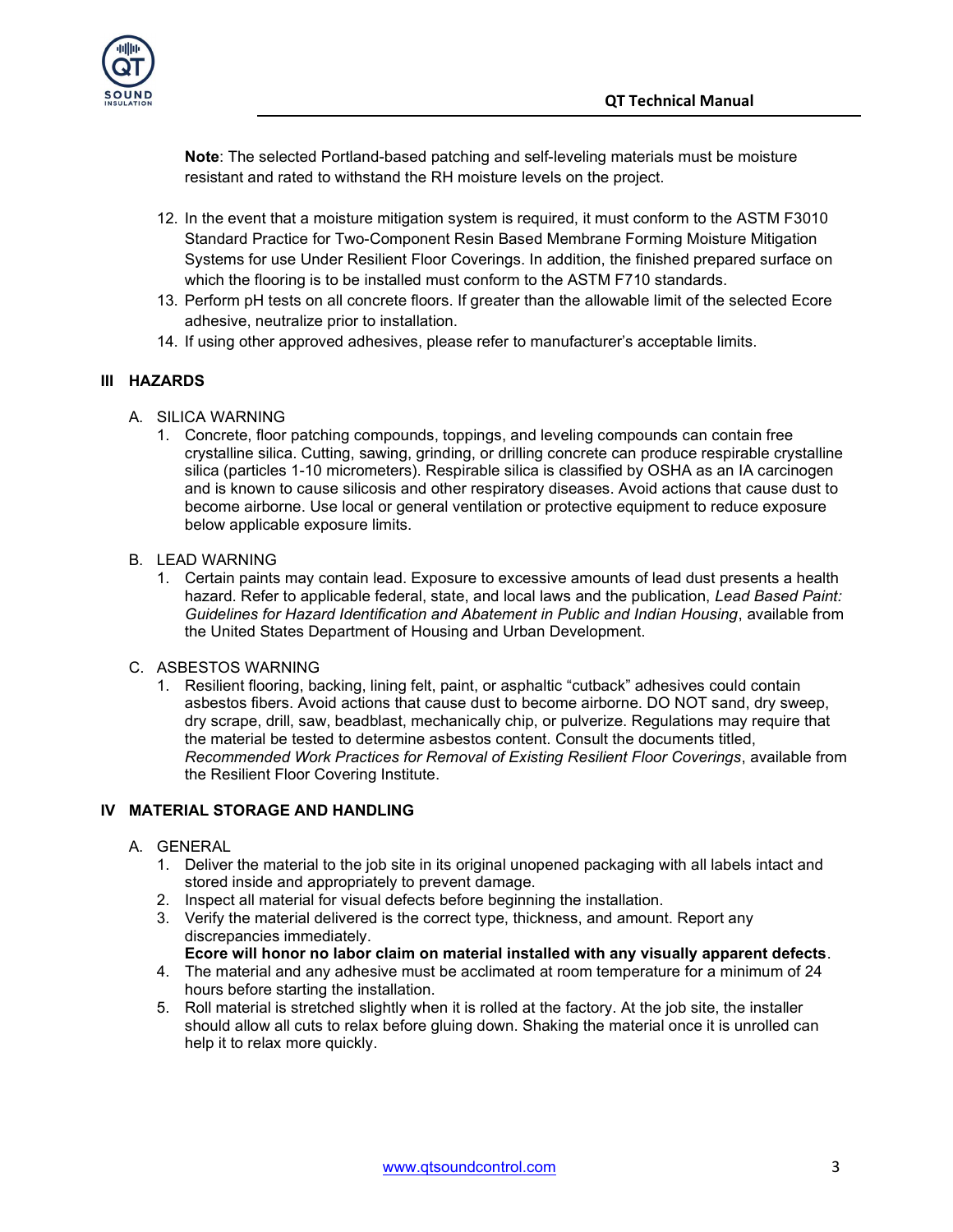

## INSTALLATION OF PERIMETER ISOLATION STRIP

NOTE: The Perimeter Isolation Strip isolates the floor from the wall and breaks the vibration transmission path – it is essential to FIRST install the Perimeter Isolation Strip before placing and trimming the QT Material!

1. Temporarily attach the Perimeter Isolation Strip to the perimeter wall of the entire subfloor, as well as around the perimeter of any protrusions, with tape, spray adhesive, etc.



2. Install the finished floor in accordance with the flooring manufacturer's directions. After installing the finished floor, trim the excess Perimeter Isolation Strip around the entire perimeter of the finished floor.



Diagram #2

#### VI QTrbm

QTrbm (resilient base mat) is a dimpled, resilient base mat for installation under gypsum or full weight concrete. QTrbm is also available with a vapor barrier membrane (identified by a "W" suffix).

- A. INSTALLING QTrbm
	- 1. FIRST attach the Perimeter Isolation Strip to the wall as described above.
	- 2. Assume the walls you are butting up against are not square. Using a chalk line, create a starting point for an edge of the material to follow.
	- 3. If you have not already done so, remove the shrink-wrap from the roll of QTrbm and unroll it onto the floor. Shaking the material once it is unrolled can help it to relax.
	- 4. Always lay the QTrbm so that the **dimples are down against the subfloor**. Some variations of QTrbm are available with a vapor barrier membrane laminated to the flat (top) surface. Install the QT so this flat surface with membrane is on top.
	- 5. Trim as necessary to fit surface area to be covered.
	- 6. Align the lengthwise edge of the material exactly with that of the neighboring section. Edges must contact but not overlap.
	- 7. Dry lay the rolls onto the subfloor with duct or carpet tape to hold all seams together.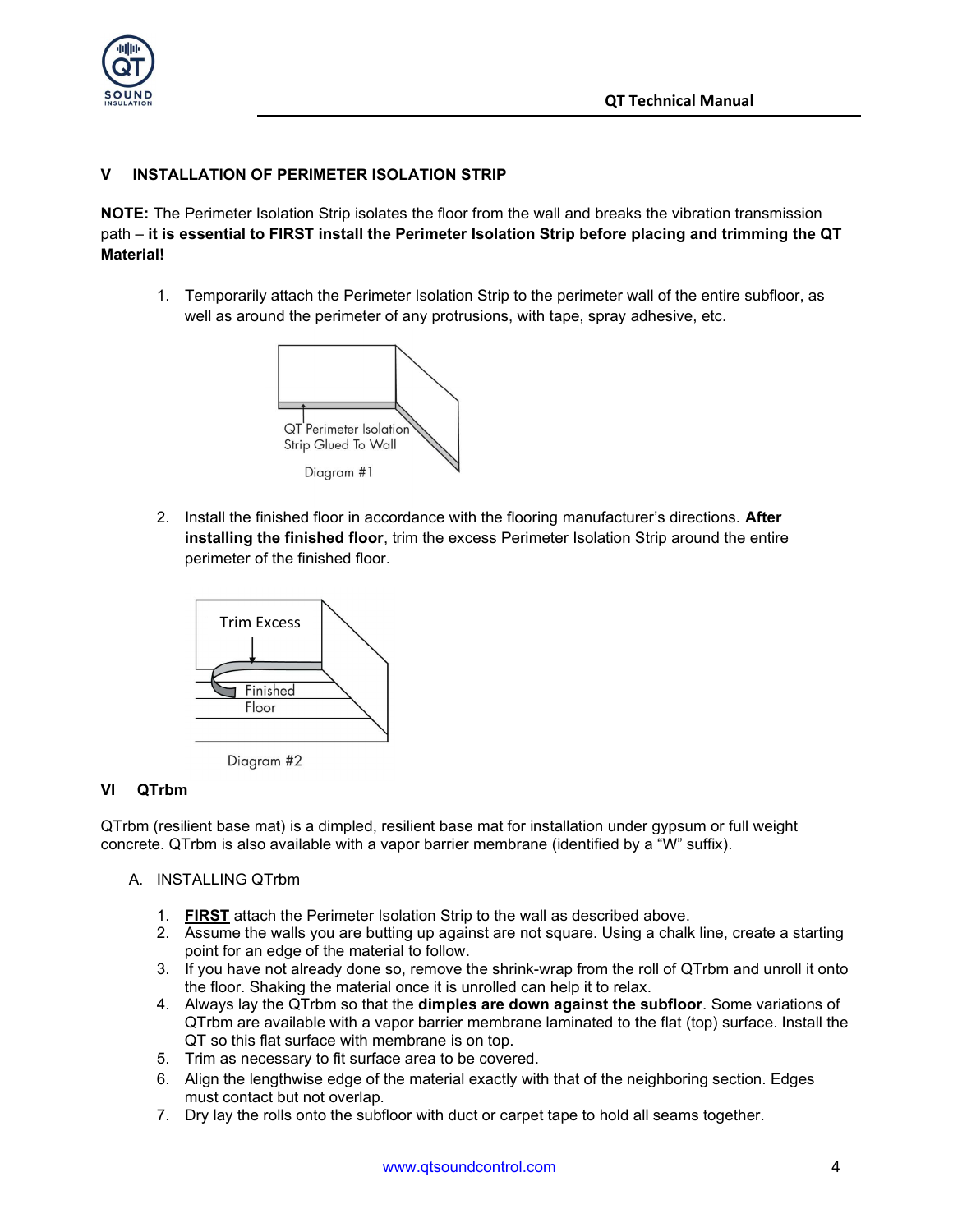

B. INSTALLATION OF GYPSUM TOPPING

#### Please note: Urethane adhesives are not suitable over gypsum.

- 1. Install gypsum underlayment to a minimum thickness of 1" and according to the gypsum manufacturer. Thickness of the gypsum may depend on the thickness of the QTrbm layer.
- 2. Properly heat and ventilate the building interior before, during, and after the installation of the gypsum product with a constant room temperature of 50°F (min.) and controlled humidity of 50% (max.) per gypsum manufacturer to properly dry gypsum prior to QT installation. Under these conditions, a 1" thick gypsum floor underlayment should be dry in about 7 to 10 days.
- 3. Ventilate space for moisture evaporation.

NOTE: A building without all of these conditions present will significantly increase the drying time of the gypsum product.

- 4. Before applying the sealer or installing the finished floor goods, be sure the gypsum underlayment is sufficiently dry by testing it, using the plastic sheet method per ASTM D4263, or as recommended by the gypsum manufacturer.
- 5. Install the finished floor in accordance with the flooring manufacturer's directions. After installing the finished floor, trim the excess Perimeter Isolation Strip around the entire perimeter of the finished floor (see diagram #2).



#### VII QTscu

NOTE: It is essential to FIRST install the Perimeter Isolation Strip before placing and trimming the QT Impact Sound Insulation Material! The Perimeter Isolation isolates the floor from the wall and breaks the vibration transmission path.

- A. Installing QTscu
	- 1. FIRST Attach the Perimeter Isolation Strip to the wall (see diagram #1) at the bottom of the Perimeter Isolation Strip. It will be trimmed later at the height of the finished floor.

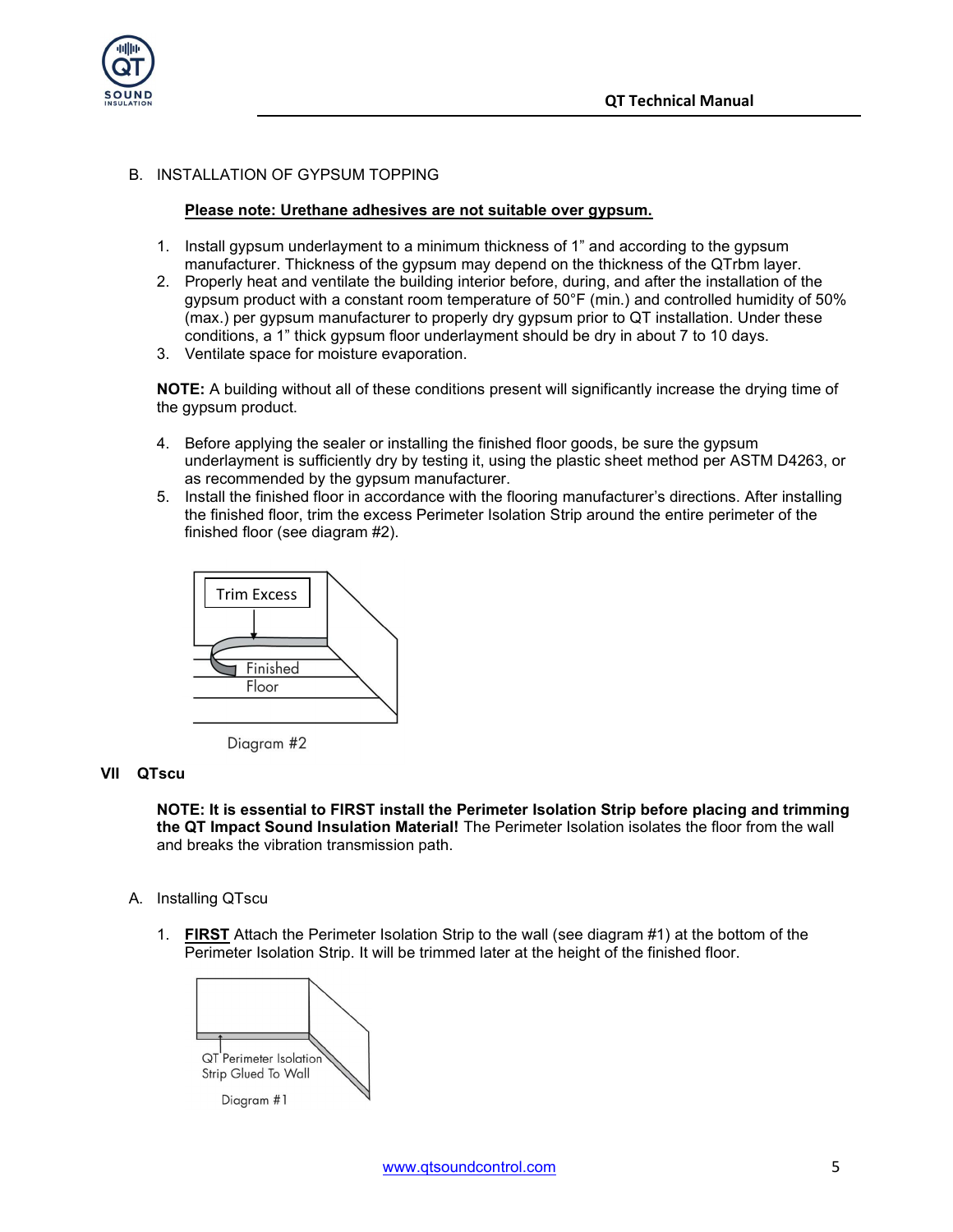

- 2. Assume the walls you are butting up against are not square. Using a chalk line, create a starting point for an edge of the material to follow.
- 3. Remove the shrink-wrap from the roll and unroll onto floor. Allow to relax 2 hours. Shaking the material once it is unrolled can help it to relax.
- 4. Place the QTscu material so that it is perpendicular to the subsequent installation direction of the finished flooring (see diagram #3).



Diagram #3

- 5. Trim as necessary to fit surface area to be covered.
- 6. Align the roll edges with each other. Edges must contact but not overlap.
- B. GLUING QTscu

NOTE: When using grouted or fully adhered flooring materials, QTscu shall be fully adhered to the substrate with a suitable adhesive. No substitutions are permitted. QTscu may be loose laid for floating floors.

- 1. After QT is rolled out and allowed to relax, fold material halfway back (half the width of the roll) to expose substrate. Spread adhesive on exposed substrate using proper trowel:
	- a. Less than 4mm QTscu Use a 1/16" x 1/32" x 1/32" U notched trowel
	- b. 4mm and thicker Use a 1/16" square notched trowel.

NOTE:

- Ecore recommends using E-Grip III when installing grouted materials.
- Only use Evolve for QT thicknesses of UP TO 5mm, no thicker.
- E-Grip III can be used for ANY thickness QT.

#### NOTE: Temperature and humidity affect adhesive open time; monitor on-site conditions and adjust open time accordingly.

- 2. Carefully lay the material into the wet adhesive. DO NOT let the material to "flop" into place, as this will trap air under the material.
- 3. Fold over second half of first sheet and first half of second sheet.

4. Spread the adhesive. At seams, spread adhesive at 90 degrees to prevent excessive adhesive from oozing up to the surface of the material. Never leave adhesive ridges or puddles, which can telegraph up through the material.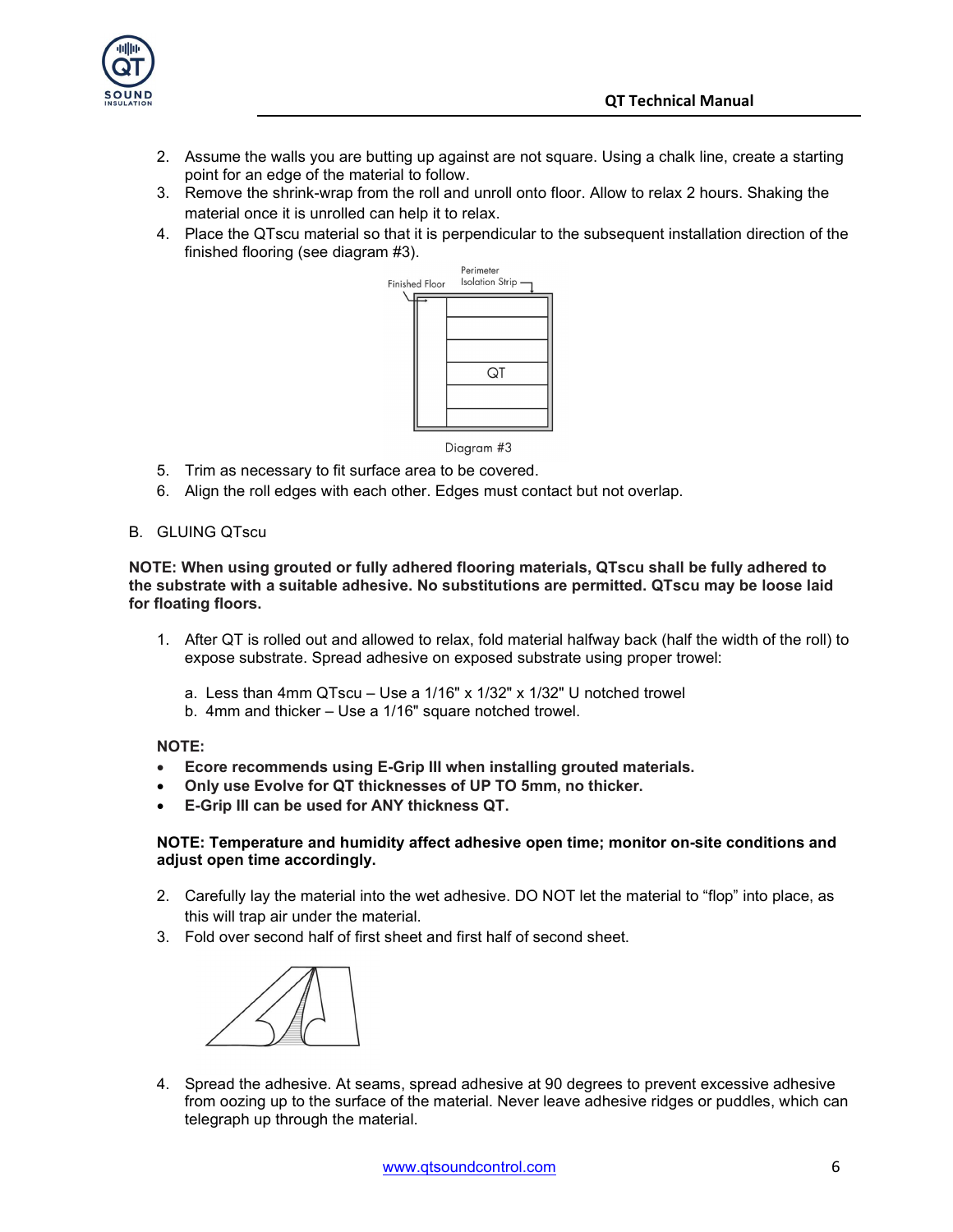

- 5. Continue the process for each consecutive drop, always folding material back into wet adhesive.
- 6. Use a 35 to 75 lb roller, within 45 minutes, to roll the floor to ensure proper transfer of adhesive. Overlap each pass of the roller by 50% of the previous pass.
- 7. Repeat procedure for all sections of QT until room is finished.

## VIII ALTERNATIVE INSTALLATION METHODS for QTscu

## A. GENERAL

- 1. Follow the flooring manufacturer's directions for installing the flooring. Use their recommended adhesives, procedures, and equipment.
- 2. Do not mechanically fasten any material through QT. Any mechanical connection, such as nails, screws, staples, etc., will transmit noise through to the building structure, compromising the performance of the QT.

## B. FLOATING FLOORING

## NOTE: Gluing down QTscu is not required for floating floors.

- 1. Attach Perimeter Isolation Strip (per above).
- 2. Dry lay the rolls onto the subfloor with duct or carpet tape to hold seams together.

## C. PLYWOOD OR CEMENT BOARD

- 1. If a flooring manufacturer recommends the installation of a layer of plywood or cement board between the QTscu and the finished flooring, glue the recommended board using a suitable adhesive.
- 2. Apply adhesive to the QTscu using the manufacturer's recommended trowel size.
- 3. Do not mechanically fasten any material through QT. Any mechanical connection, such as nails, screws, staples, etc., will transmit noise through to the building structure, compromising the performance of QT.

#### D. SHEET VINYL OR LUXURY VINYL TILE AND PLANK

- 1. Sheet vinyl is not an approved installation method over the QTscu. Please contact Ecore for factory laminated sheet vinyl products.
- 2. For LVT installation, refer to the LVT manufacturer's instructions.

#### E. CERAMIC AND PORCELAIN TILE

- 1. Apply approved thinset mortar directly onto QTscu as directed by mortar manufacturer.
- 2. Follow mortar and tile manufacturers' installation procedures.

## F. GLUE DOWN WOOD FLOORING

- 1. Follow the flooring manufacturer's directions for installing the flooring over QTscu. Use their recommended adhesives, procedures, and equipment.
- 2. Do not mechanically fasten any material through QT. Any mechanical connection, such as nails, screws, staples, etc., will transmit noise through to the building structure, compromising the performance of QT.

## G. NAILED DOWN WOOD FLOORING

- 1. Follow the flooring manufacturer's directions to install flooring over the QTscu. Use their recommended adhesives, procedures, and equipment.
- 2. Do not mechanically fasten any material through QT. Any mechanical connection, such as nails, screws, staples, etc., will transmit noise through to the building structure, compromising the performance of the QT.

## H. USING BOTH QTrbm (dimpled) AND QTscu IN THE SAME ASSEMBLY

- 1. The QTrbm (dimpled) is normally installed first; install "dimples down" per instructions above.
- 2. Pour gypsum / concrete per manufacturer's recommendations.
- 3. Once Pour gypsum / concrete is cured to manufacturer's specs, install the QTscu onto the gypsum / concrete per QTscu instructions above.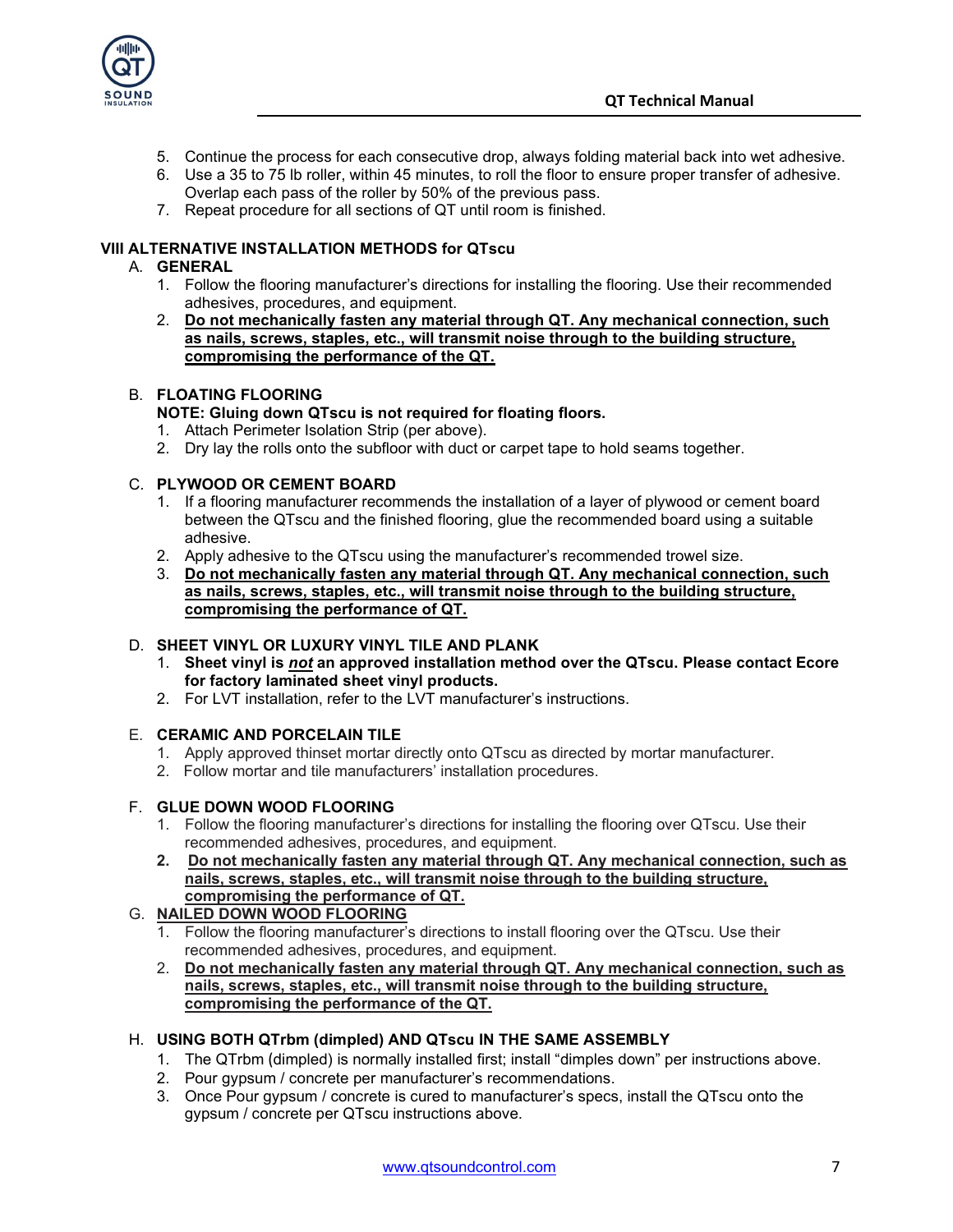

## IX BASEBOARD

- A. INSTALLATION OF BASEBOARD
	- 1. Only install baseboard after Perimeter Isolation Strip has been trimmed flush to floor height. See diagram 5.
	- 2. In order to isolate the floor from the wall and break the vibration transmission path, the baseboard must not touch the finished floor.
	- 3. Seal between baseboard and floor surface with an ASTM C920 approved elastomeric joint sealant.



Diagram #5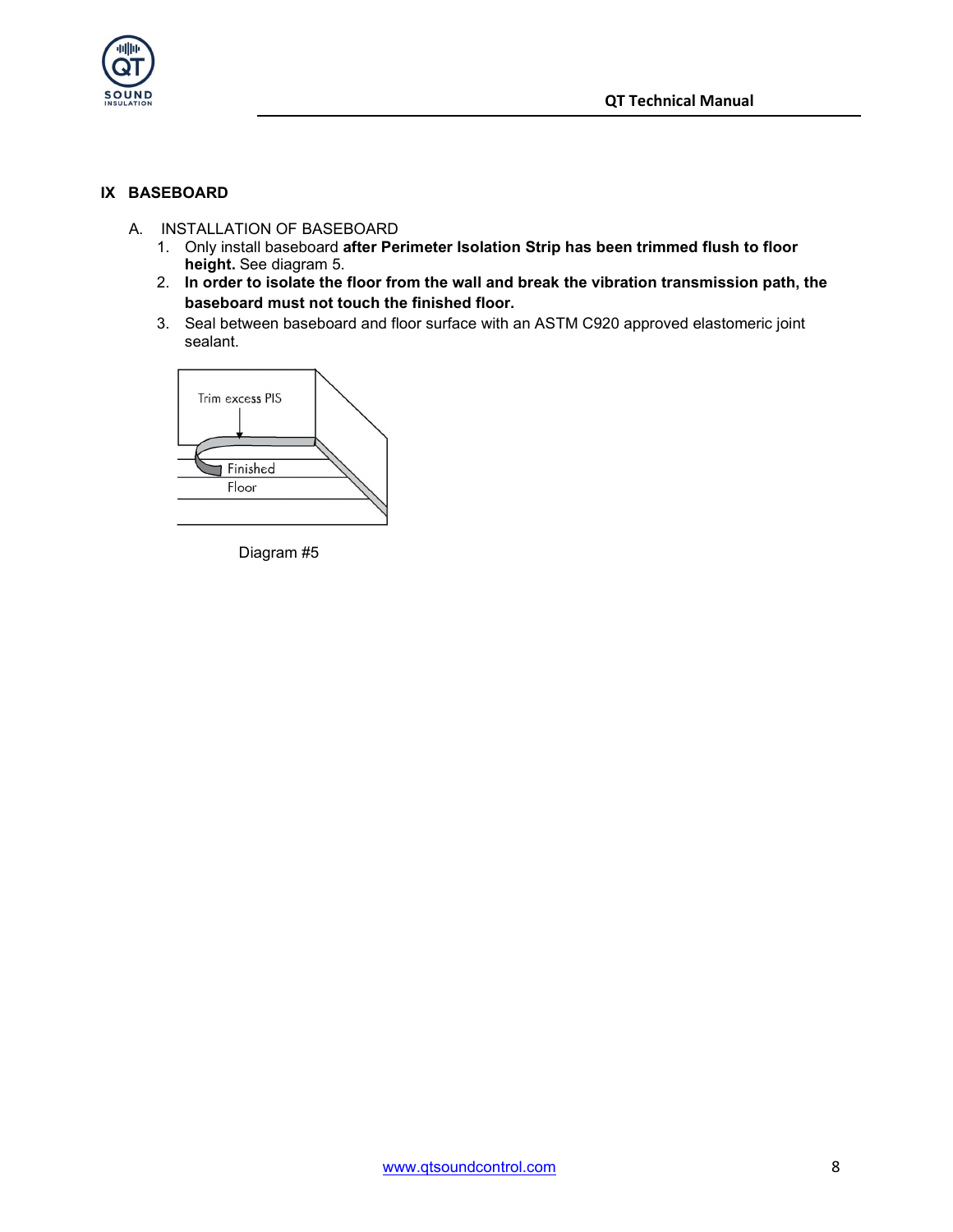

## X RECOMMENDED MATERIALS

NOTE: All materials shall be delivered to the job site in the original containers with all manufacturers' identification and labels intact. Unauthorized modification to any product is not permitted.

A. APPROVED URETHANE ADHESIVES

#### Please note: The following urethane adhesives are ONLY suitable for Concrete and Portlandbased patches and self-levelers. They are not suitable for gypsum.

- 1. E-Grip III by Ecore (866) 326-5712
- 2. Bostik's Best
- 3. Bostik Green Fusion
- 4. Mapei Ultrabond ECO 980
- 5. Chemrex 941 by BASF

#### B. APPROVED ACRYLIC ADHESIVE

- 1. E-Grip Evolve by Ecore (866) 326-5712
	- a. Ecore's E-Grip Evolve is approved for use over concrete and gypsum substrates.
	- b. Gypsum substrates **must first be primed** with one of the recommended primers listed below prior to application of the E-Grip Evolve adhesive.
	- c. Ecore's E-Grip Evolve is also approved for QT thickness up to 5mm, no thicker. A urethane from the above list can be used for ANY thickness QT.
- C. APPROVED THIN-SET MATERIALS
	- 1. ANSI A118.4 Standard Modified Dry-Set Cement Mortar
	- 2. ANSI A118.15 Improved Modified Dry-Set Cement Mortar
- D. APPROVED GROUT MATERIALS
	- 1. ANSI A118.6 Standard Performance Grout
	- 2. ANSI A118.7 High Performance Grout
	- 3. ANSI A118.8 Modified Epoxy Grout
- E. APPROVED GYPSUM PRIMERS
	- 1. Mapei Primer T
	- 2. Ardex P51
	- 3. Bostik Universal Primer
	- 4. Specco S-55
- F. APPROVED CEMENTITIOUS BACKERBOARD
	- 1. ANSI A118.9 Standard Cementitious Backer Board Unit (CBU)
- G. APPROVED ACOUSTICAL SEALANT
	- 1. ASTM C920 Standard Specification for Non-hardening Elastomeric Joint Sealant